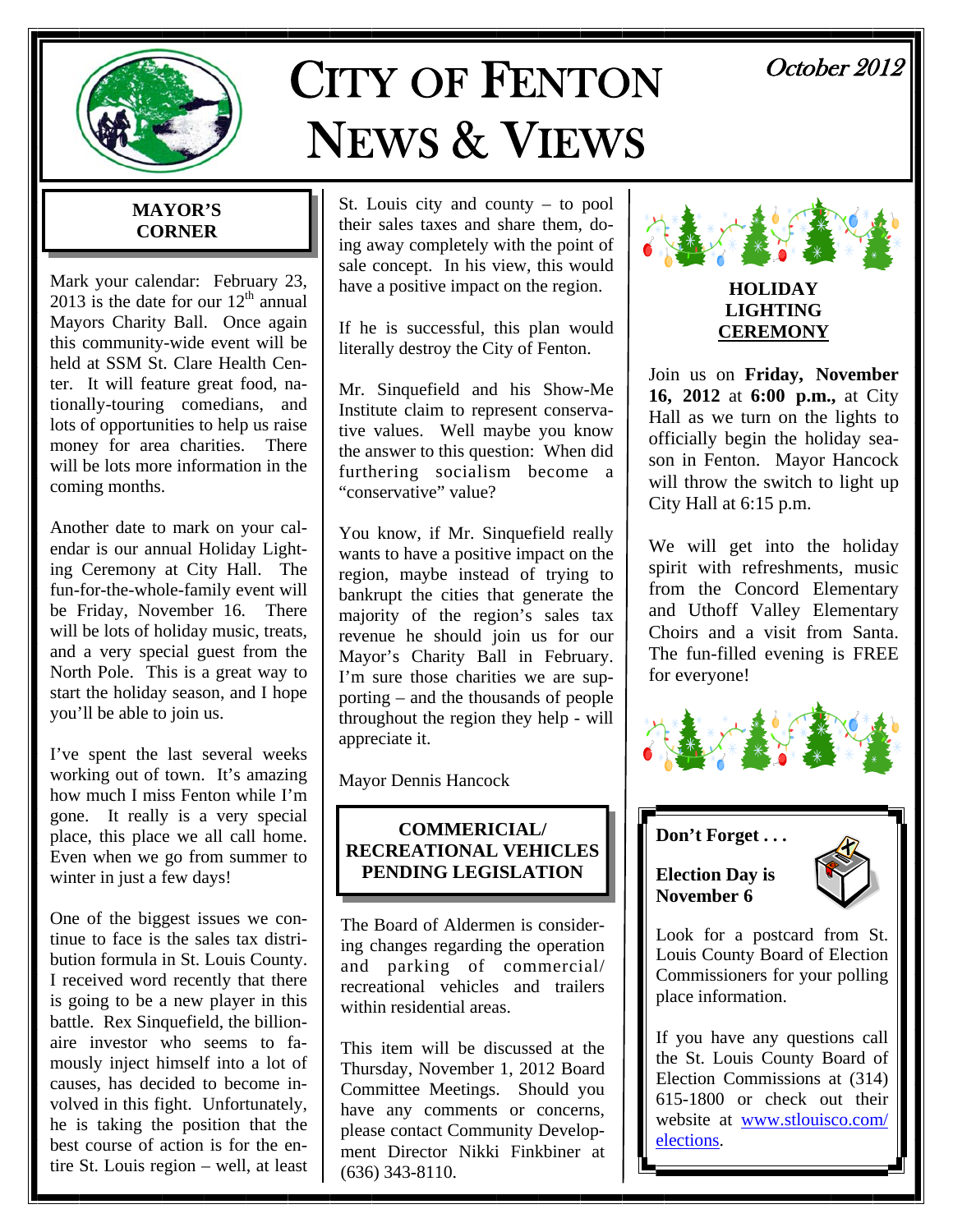### **PLANNING & ZONING COMMISSION PUBLIC HEARING**

On **Wednesday, November 7, 2012**, the Planning & Zoning Commission will hold a Public Hearing at **7:00 p.m.** during their regularly scheduled meeting at City Hall to consider the following:

### **OLD BUSINESS**

- A petition by Core States Group, representing Panera Bread, LLC, for a Special Use Permit to reduce the minimum parking requirements by 10% for an existing restaurant located at 453 Old Smizer Mill Road. The parcel is addressed as 405 Old Smizer Mill Road and is zoned "C-1" Commercial Zone District. *This Case has been continued.*
- A petition by Core States Group, representing Panera Bread, LLC, for Site Plan review of a proposed drive-through addition to an existing restaurant at 453 Old Smizer Mill Road. The parcel is addressed as 405 Old Smizer Mill Road and is zoned "C-1" Commercial Zone District. *This case has been continued.*

### **SITE PLAN REVIEWS**

• A petition by Thirty & 141, L.P., for Site Plan Review of a proposed driveway connecting Mitchell Drive to an undeveloped parcel of land. The property is located at 199 Gravois Bluffs Plaza Drive and is zoned "C-1" Commercial Zone District.

For more information, please call (636) 349-8110.





**The City's Fall Leaf Pickup Program will begin the week of October 22.** Work will begin at 7:00 a.m. on Mondays and should take two to five days depending on the amount of leaves being removed. Leaf pickup will run through the week of December 17.

PLEASE DO NOT RAKE LEAVES INTO THE STREET. Leaves should be raked to the back of curbs as leaves in the gutter could wash into and ultimately clog the storm system during heavy rains.

Leaf piles containing debris or items other than leaves will be left and removed the following week if the unacceptable material has been removed. This includes, but is not limited to, animal feces, lawn clippings, limbs, bottles, newspapers, scrap lumber or metal, bricks or cinder blocks.

If you have questions please contact Public Works at (636) 349-8155.





The following businesses have applied for an occupancy permit and are planning on calling Fenton "home":

*Heartland Automotive Services TLE, Inc. d/b/a Jiffy Lube*  653 Gravois Bluffs Blvd. (installation of batteries, tires, oil changes, quick lube in Wal-Mart)

*Gateway Dough, LLC* 2275 Cassens Drive (administrative office/warehouse)

*CDS Engineering*  536-538 Axminister (consulting engineering services)

*Payler Signs and Graphcis, LLC*  1600 Fenpark Drive, Suite D (wholesale sales of signage)

*Menchie's Frozen Yogurt* 

98 Gravois Bluffs Circle, Suite A (self-serve frozen yogurt, frozen desserts, drinks)

*Arch Audio Visual, LLC*  1756 Chase Drive (audio visual production company)

Welcome to Fenton. We are glad you are here!

# **SALES TAX REDISTRIBUTIONS**

*This is a new monthly segment which will be used to inform the residents of the sales taxes that are collected within the City limits of Fenton and the amounts that are redistributed by St. Louis County.* 

Total monthly sales tax generated was \$303,464. Of that, \$176,240 (58.1%) went to tax redistribution, which brings the total redistribution for 2012 to  $\frac{1}{2}$ , \$1,621,759 (56.5%). The amount of sales tax redistributed back to St. Louis I County for August 2012:

|           | "∆″<br><b>Sales Tax Summary</b> | "B" (Pool)<br><b>Sales Tax Summary</b> |                        | Combined<br><b>Sales Tax Summary</b> |                                                                         |
|-----------|---------------------------------|----------------------------------------|------------------------|--------------------------------------|-------------------------------------------------------------------------|
|           |                                 |                                        |                        |                                      | Generated Redistributed Generated Redistributed Generated Redistributed |
| \$246,781 | \$122,704<br>(49.7%)            | \$56,683                               | \$53,536<br>$(94.4\%)$ | \$303,464                            | \$176,240<br>$(58.1\%)$                                                 |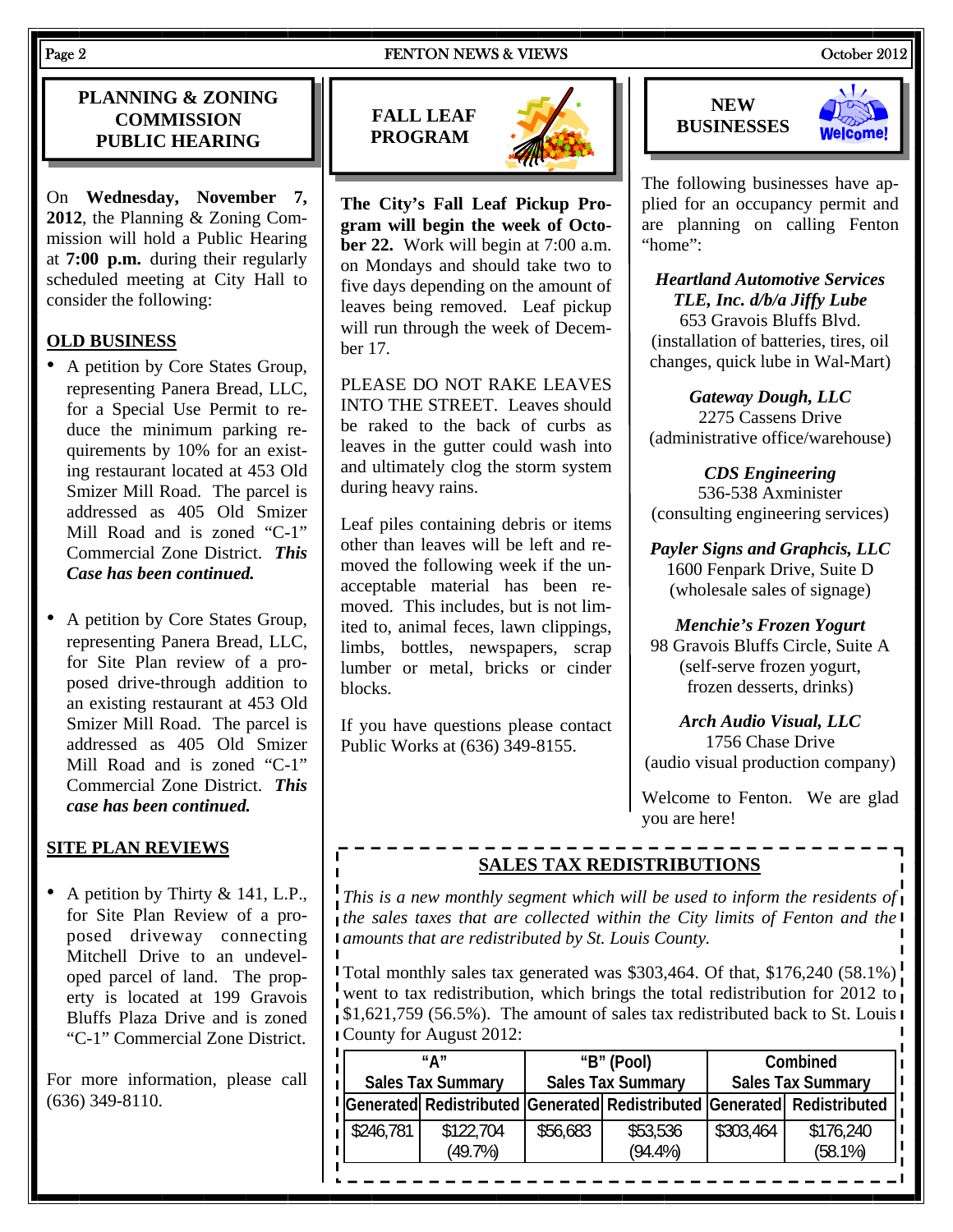### Page 3 FENTON NEWS & VIEWS COOPER 2012



### **PARKS & RECREATION HAPPENINGS**

*For information on these programs, including fees and times, check out a copy of the "Beacon".* 

### **ZUMBA**

We have many classes to choose **f f** from, you can take Zumba, Zumba Gold or Zumba Toning. Check to see which one would be best for you. Next sessions begin the week of November 11.

### **TAE KWON DO**

This program is for ages 6 and up and for all ex-



perience levels. The next session of classes begins November 6.

### **ADULT KI AIKIDO**

A Japanese martial art that centers around matching the movements of

your attacker through relaxation, calmness and awareness. For adults, 16 and older. Next class begins November 5.

### **HOT MAMAS IN TRAINING STROLLER FIT CAMP**

One hour boot camp style class with your stroller and kids. Class is

designed for all levels of fitness. The next session of classes begin November 13.

### **HOME SCHOOL P.E.**

This class provides Home School students the opportunity to participate in group activities. Included in the program is fitness, sports, health



and wellness activities. Classes begin November 7. Call RiverChase for times and  $\sim$  more information.

### **BREAKFAST WITH SANTA**

Join us on Saturday, December 8 for Breakfast with Santa Claus! Enjoy pancakes, sausage and cereal and then have a seat on Santa's lap. Parents will need to bring their cameras so they can take this keepsake home with them. Registration deadline is December 4.

### **MOMMY AND ME TEA PARTY**

Moms and grandmothers can spend an afternoon with their special little daughter or granddaughter at the Mommy and Me Tea Party on Saturday, November 10. Party begins at 1:00 p.m., call (636) 343-0067 for details.

### **SENIOR LUNCH AND BINGO**



*For information on all programs (including fees and times), contact RiverChase of Fenton at (636) 343- 0067. You can also check out the Beacon at www.fentonmo.org.*



Funding is still available to City of Fenton residents through the Home Improvement Program (HIP) for a variety of home repairs. HIP is a federally funded program that provides technical advice and financial assistance to qualified homeowners.

There are some requirements that must be met. Approved repairs or replacements necessary to maintain minimum housing code standards are eligible.

Some of the highlights of the program are:

- Home must be owner occupied.
- Meet low to moderate income requirements.
- Up-to-date on mortgage payments and taxes.
- Applicants served on a firstcome first-served basis.
- One-time participation per homeowner.
- Maximum benefit limit per participant of \$5,000.00.

**CALL NOW!** To learn more about the program or to apply, please contact the County's Home Improvement Program directly at (314) 615-4025.

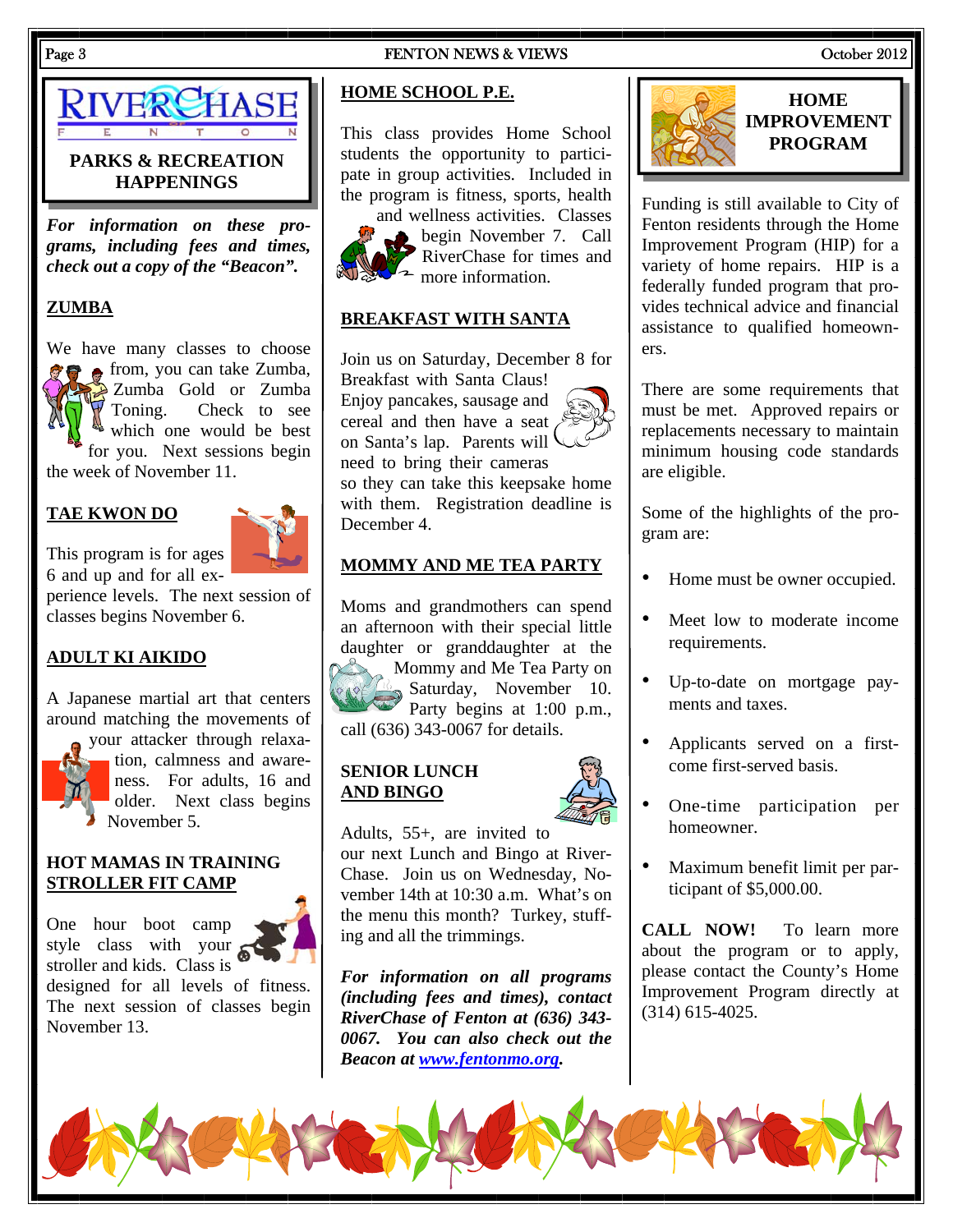### Page 4 **FENTON NEWS & VIEWS** Cotober 2012

\*\*\*\*\*\*\*\*\*\*\*\*\*\*\*\* ☆  $\frac{1}{\sqrt{2}}$ **VETERANS**   $\frac{1}{N}$ **DAY**   $\star$ **NOVEMBER 11**  Please remember those men  $\frac{a}{\lambda}$  $\hat{\mathbf{a}}$  and women who are in the  $\hat{\mathbf{a}}$  $\star$  military here and abroad and  $\star$  $\star$  all Veterans who have served  $\star$  $\overrightarrow{A}$  this country, both in times of  $\overrightarrow{A}$  $\frac{M}{N}$  war and peace. \*\*\*\*\*\*\*\*\*\*\*\*\*\*\*\*

### **FENTON HISTORICAL SOCIETY**

### **ANNOUNCEMENT**

To commemorate the 20th Anniversary of the Society, we will be issuing a 2013 calendar filled with rarely seen photos of long-ago Fenton. Advertising space is available for businesses and individuals starting

as low as \$15. For more information on pricing call (636) 326- 0808. This is a wonderful opportunity to support your Society in its efforts to preserve our local history.

### $20Q$

### **ANNUAL CHRISTMAS OPEN HOUSE**

**When: Sun., Dec. 2 Where: #1 Church St. Time: 1 p.m. to 4 p.m.** 

Mark your calendar to join us for the festivities.

**Reminder:** Our meetings are open to the public and are held at 7:00 p.m. on the first Thursday of each

month at the Swantner House, #1 Church Street. Contact us at 636-326 -0808 or on the web at www.fentonhistory.com.



City Offices will be closed for *Thanksgiving*  Thursday, November 22 and Friday, November 23

RiverChase will be closed *Thanksgiving*  Thursday, November 22

RiverChase will be open Friday, November 23 8:00 a.m.—9:00 p.m.



### **BLUE TONGUE DEER DEATHS IN FENTON**

Within the past month Fenton Police Officers have put down six (6) deer that had Blue Tongue disease, all deer were emaciated and could only crawl a few feet. This sounds scary but it happens every year. Blue Tongue or **Epizootic Hemorrhagic Disease** (EHD) is caused and spread by the bite from a midge (resembles a mosquito). This year EHD deer deaths are on the rise due to the extremely dry summer. EHD is being spread more quickly since the deer concentrate around the limited water supplies where midges also live.

According to the Missouri Department of Conservation (MDC), "**Humans do not get hemorrhagic disease (EHD)**, so handling and consumption of meat from deer that have recovered from the disease pose no health hazard."

Typical symptoms of EHD include fever; excessive salivation; swollen neck, tongue or eyelids; sloughed or interrupted growth on hooves, and reduced activity and/or emaciation, according to the MDC. Deer usually die 8 to 36 hours after contracting the virus. The virus dies 24 hours after the deer has died.

So nothing changes; if you find a wounded or sick deer, feel free to contact the Police Department at (636) 349-8120. We will handle the situation and, if needed, report the case to the Missouri Department of Conservation.

### **HALLOWEEN SAFETY CENTER**



The St. Louis County Police Department will host a **Halloween Safety Center** on Halloween evening from 5:00-7:00 p.m. Send those ghosts and goblins by the Safety Center located at **River-Chase**, 990 Horan. Officers will be at the Safety Center inspecting the children's costumes for safety, checking the treats, handing out reflective safety strips, glow sticks, and plenty of goodies.

**Neighborhood Policing Officer (636) 343-2080 P.O. Aaron Dilks-Ext. 1123** 

> **Precinct Phone (636) 349-8120**

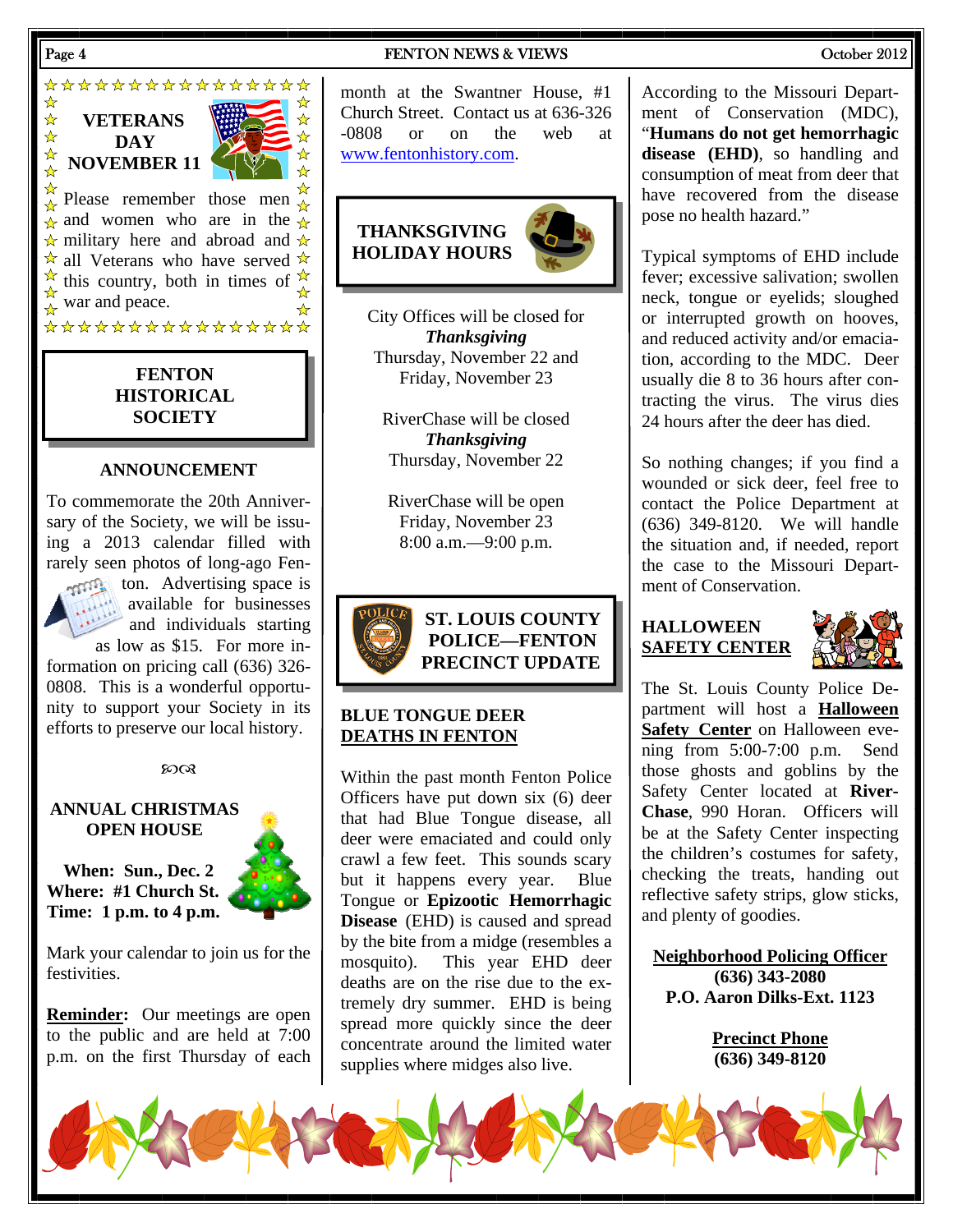### Page 5 **FENTON NEWS & VIEWS** COCODER 2012



### **STREET LIGHTS**

Now that winter is almost here, and the evenings are darker, it is a good time to check the street light in front of your house.

If it is not working, please get the number off of the pole and contact Public Works at (636) 349-8155.

If you give us the pole number and the street address, staff will then contact AmerenMissouri to have the light repaired.



# **CHANGE YOUR CLOCK CHANGE YOUR BATTERY**

When you change your clock for Daylight Savings Time, Sunday, November 4, don't forget to change the battery in your smoke detector.



# **BOARD OF ALDERMEN MEETING RESCHEDULED**

Due to the Thanksgiving Holiday on Thursday, November 22, the regular Board of Aldermen Meeting has been rescheduled.

The November Board Meeting will be held on Tuesday, November 20, 2012 at 7:00 p.m. at City Hall.

**DECISIONS FROM THE SEPTEMBER 13 & 27 BOARD OF ALDERMEN MEETINGS** 

# *Decisions*



- $\checkmark$  Accepted of the bid from Simpson Materials, LLC for the purchase of approximately 250 tons of C-Mix Asphalt at \$44.50 per ton.
- Approved the delivery of the C-Mix Asphalt at a cost not to exceed \$2,200.00.
- Accepted the bid submitted by Grove Design Group in the amount of \$1,100.00 for an "engineer's estimate" for the cost of construction to replace Old Gravois Road.
- Rejected proposals received for soft drink vending and approved the request to seek proposals again.
- $\checkmark$  Approved the request from the City of Sunset Hills to close the new Gravois Road Bridge on Thanksgiving morning from 7:45-9:15 a.m. for their 2nd annual Turkey Trot Run.
- 9 Approved giving a \$1,200.00 "one-time" cost of living allotment to full time salary and hourly employees that have been employed for one year.
- $\checkmark$  Approved changes to the Personnel Manual as presented at the September 6, 2012 Committee Meeting including Section 9.2.1 to read "Termination of any employee must be approved by the majority of the Board of Aldermen, with or without the recommendation of the Mayor effective immediately".
- $\checkmark$  Approved the request to close City offices on Monday, December 24 and Monday, December 31, 2012.
- $\checkmark$  Approved the request to support the Chamber Leadership Fenton Program Project.

### *Ordinances*



**#3285** Amends Ordinance 3028 and approves a petition by Robert Kaplan Trust, 954-956 South Highway Drive.

**#3286** Calls for a General Election to be held April 2, 2013 in the City of Fenton, St. Louis County, Missouri with Candidate filing to open December 11, 2012.

# *Resolutions*

**R12-05** Establishes the Budget Assumptions for the Fiscal Year 2013 Budget.